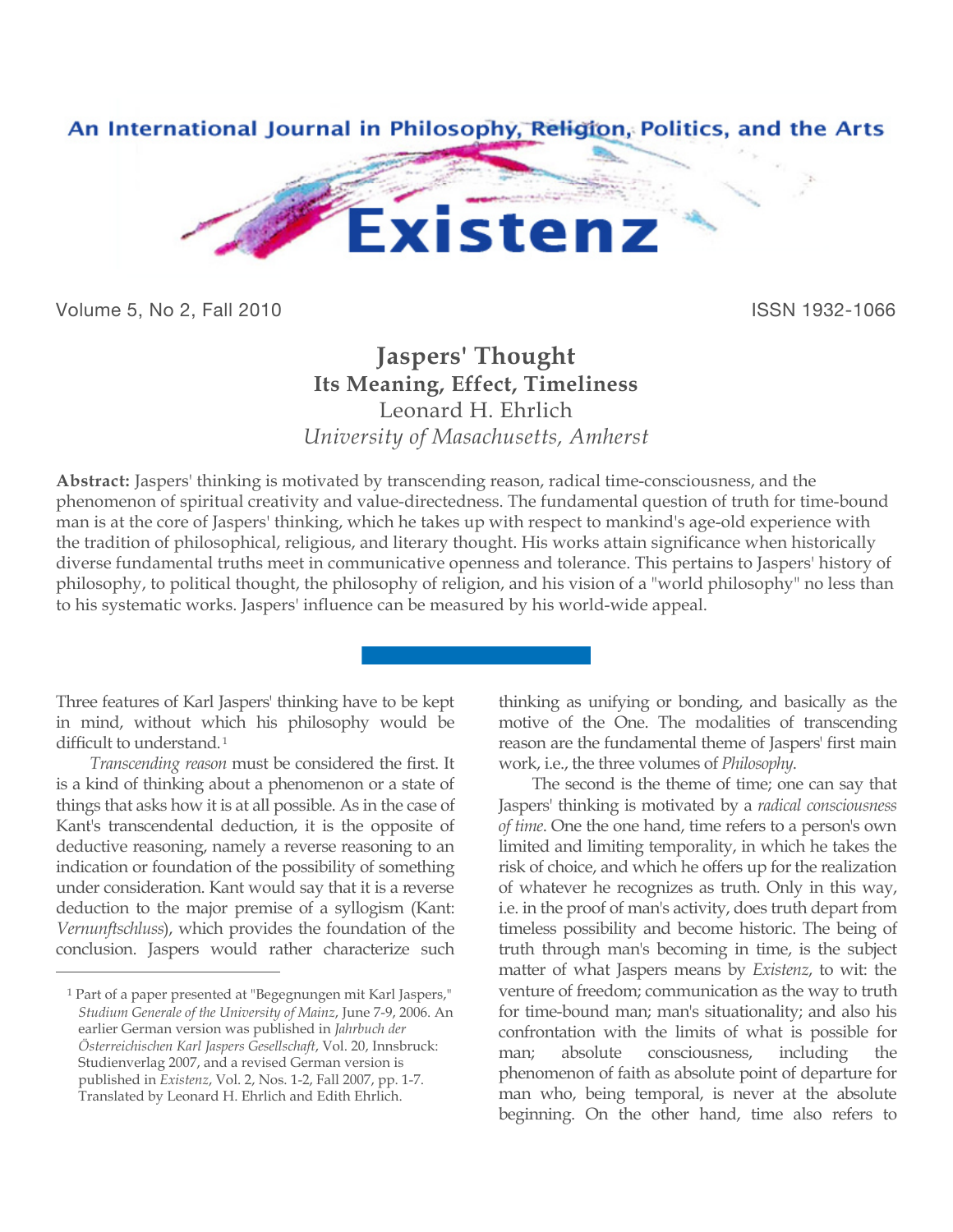thinking beyond the present: to the past, in that one finds oneself within an ongoing spiritual history that molds one's mind, through tradition, descent, association, memory; and to the future: obligation, legacy, responsibility, and again memory.

The third feature is the prevalence of the *phenomenon of spirit* in Jaspers' writings. The history of this phenomenon reaches far into pre-history and reverberates in Jaspers, from the biblical *ruah Elohim* (God's spirit at the beginning of Genesis), the Greek concepts of *nous* and the *logoi spermatikoi*, and the *spiritus sanctus*, to Hegel's apotheosis of the spirit, which, in its spatial-temporal exteriorization, returns to itself through the dialectical sequence of the stages of world history. Jaspers, like Hegel, shows that any idea through which spirit is articulated is more comprehensive than any human realization of it. However, Jaspers departs from Hegel's conceiving man and human history as instrument and arena of the spirit's realization in a spiral of successive stages, the later superseding the previous. For Hegel, the World Spirit is divine. Jaspers, for his part, regards spirit as a significant mode of being human. One can discern this in Jaspers' methodology of *Verstehen*; in his use of ideas as the principal philosophical language of metaphysics—in his sense and in distinction from tradition; and in his operation with "measure," a category characteristic of spirit. Whether with regard to political thought, or to contemporary or historical thinkers, with Jaspers the question of niveau, of intellectual or character caliber is ever present.

Transcending reason, radical time consciousness, spiritual measure: With these three features in mind we can approach the question of the meaning, the influence and the timeliness of Jaspers' thought.

Gadamer was one of the main participants at the observances in Heidelberg, Basel, and at the UNESCO (Paris) that were held on the occasion of Jaspers' hundredth birthday. Gadamer thought that Jaspers' philosophy was not a matter of something novel, but a matter of a new melody. Hans Saner, in his exemplary interpretations of Jaspers' history of philosophy, pointed to the novelty of Jaspers' six-fold approach to that history, and to the originality of several of these approaches.

Jaspers himself thought that novelty in philosophy occurred only once in 1000 years. Once I asked him where one might find him, some time in the future, in his scheme of *The Great Philosophers*. In his response he opined that greatness did not apply to him, and with self-irony thought one might find him near the end of the scheme, among the professors of philosophy. (The theologians occupy last place).

Of course, some features of his philosophy can also easily be traced to predecessors; however, there is no need here to adduce examples.

All this leads to the question as to whether our understanding of Jaspers is reduced to a matter of judging his originality. A number of years ago I presented a paper about history and the idea of axial times. A colleague asked whether that idea is original with Jaspers. I responded that I had become aware of the remarkable historical simultaneity of the Buddha, Confucius, and the Jewish prophets when, as a 13-year old (1937), I received H. G. Wells' *World History* as a gift. Moreover, Jaspers consciously adopts Hegel's concept of an "axis of world history" with respect to that simultaneity; to him, however, it marks the decisive historical turn in the mode of thought to transcending reason. Therein consists Jaspers' originality, not in the formulation of the term.

Viewed from the perspective of Gadamer's remark, we are hard put to distinguish what in Jaspers' thinking is to be seen as unoriginal substance, and what as supposedly new melody.

We would miss the meaning of Jaspers' work if we merely pick out items that we evaluate with respect to specific topics, aspects or concepts, instead of viewing them from the purview of their coherence.

In this connection we note an aberration in the reception of Jaspers that arose when, after the Second World War and in the wake of Sartre's fame, Jaspers (and Kierkegaard) became known as well. It is a recurrent misconception that has to be countered again and again. One example: In the mid-eighties I presented a paper about Jaspers; I felt honored when the venerable Professor J. N. Findlay came to comment on my paper. Findlay was highly regarded for standing up to the destructive straying of the analysts. Hence I was taken aback when, with reference to Jaspers' *Philosophy*, he asserted that at that time Jaspers had been an "existentialist." How does one correct someone with the stature of Findlay? The only thing that came to mind at the spur of the moment was, "Jaspers on the left bank of the Seine? Dear Professor Findley, I must confess, I cannot visualize it and cannot respond." In fact, Jaspers' philosophy cannot be likened to existentialism. The latter neither recognizes nor accounts for phenomena that are essential for Jaspers' conception of Existenz, namely the transcendence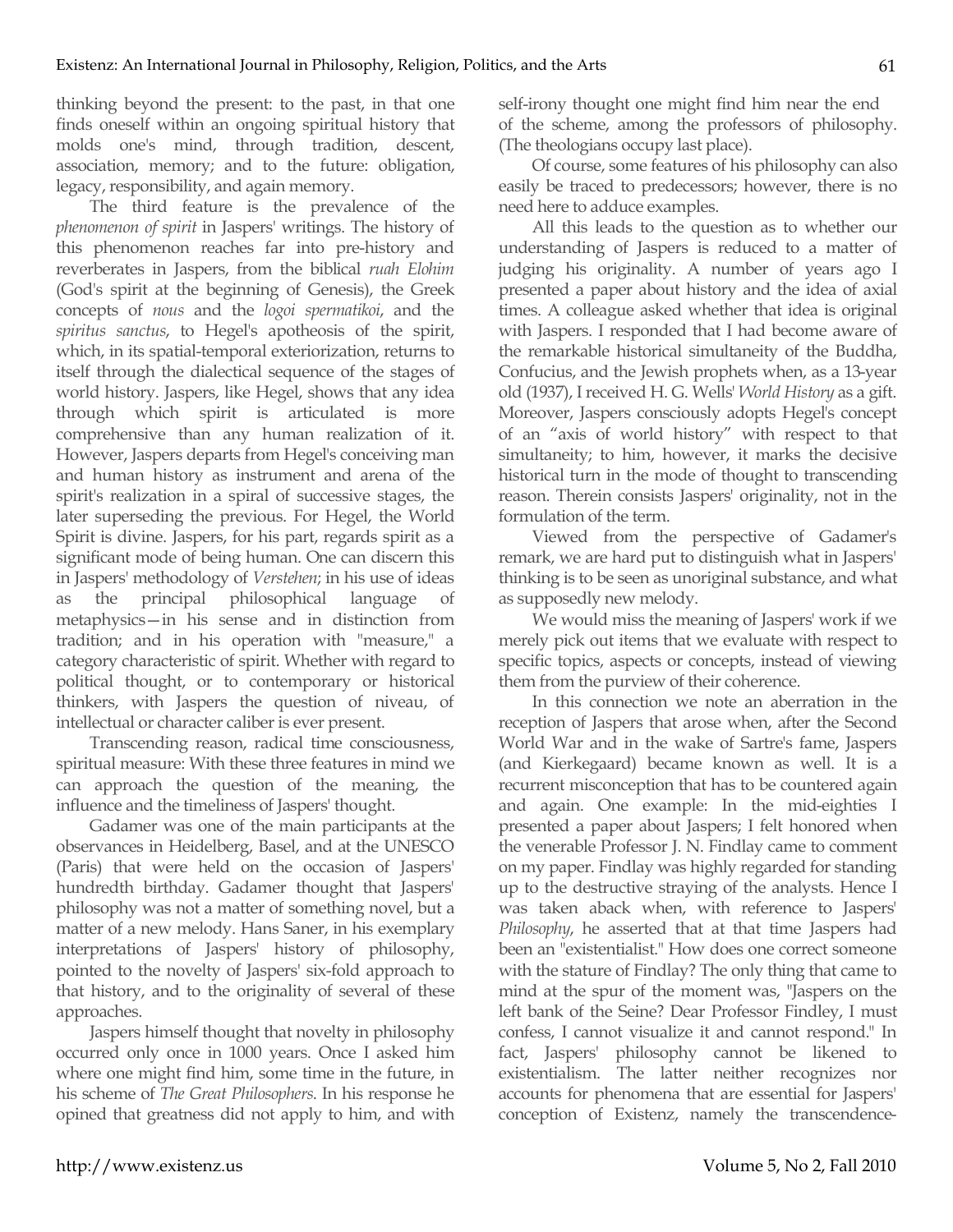relatedness of Existenz in its freedom; and absolute consciousness, i.e., love, faith, and spiritual creativity that flows out of the fullness of love and faith.

There is also the opinion abroad according to which the concept of Existenz was a mark of the early Jaspers, and that of Reason of the later period. This myth can easily be disproved simply by reading Jaspers. One of many possible examples: In the chapter "Existential Relations to Transcendence," in volume 3 of *Philosophy*, he discusses the opposites "Law of Day" vs. "Passion for Night."<sup>2</sup> According to Jaspers' subtle formulation, with the law of day, i.e. the light of reason, Existenz is at one with itself; but Existenz is removed from its integrity in the passion for night, i.e. in the darkness of human drives, in what is natural, in imponderable nature.

Near the beginning of my book *Karl Jaspers: Philosophy as Faith*, I report a memorable encounter in 1963. At that time Dr. Meyer, the director of cultural programming of the Basel Radio Studio, arranged for a festive program as homage to Jaspers on the occasion of his 80th birthday. Speakers from all over the world were invited, including Professor Masao Kusanagi from Tokyo.

The next day I had a chance meeting with Kusanagi at the Basel Art Museum, where we continued our conversation of the night before. We were standing in the hall in which panels of Konrad Witz's *Heilsspiegelaltar* (mirror-of-salvation altar from 1435) were displayed, in particular the two panels representing Ecclesia and Synagoga. Ecclesia is depicted as a lady at court, dressed in modest garb; seated, she offers the chalice with the host to Synagoga. Synagoga with her broken staff is depicted with crass invidiousness: According to the then current emblematic, the open and loose hair, the ear fully exposed, the loose yellow gown, suggest whorishness.

In the course of our conversation I asked Kusanagi what there is in Jaspers that captivated the Japanese philosophers. He said, the idea of the Encompassing. The striking contrast of Kusanagi's response to the fatal intolerance speaking from the imagery of those two panels gave me pause.

I found it marvelous that a decidedly Western thinker's idea, engendered by his reflection on the experience of the tradition in which he is firmly rooted, should strike a familiar chord in a thinker similarly confirmed in a wholly different and equally profound tradition. [It became clear to me that] Jaspers' interpretation of his tradition as offering a bridge between visions of truth, affirmed in their diversity in virtue of the insight that truth in its absolute unity is transcendent [and, as it were, encompasses that diversity] has borne fruit.3

Moreover, the encounter showed me that the effect of Jaspers' idea of the encompassing transcends the boundaries of nation and tradition.

From the beginning Jaspers' thought aimed at the unfolding of the idea that Being and the modes of Being have to be thought as encompassing. I mention a few of the decisive marks: the methodological pluralism of his *General Psychopathology*; the surrender of the realm of objective cognition to the sciences, especially the natural sciences; connected with this is the significance of symbols as "ciphers of transcendence"; finally, the phenomenology of existential temporality as basis for a post-metaphysical renewal of the age-old fundamental philosophy. The Encompassing is the idea that whatever is of ultimate import to the being in time transcends time; symbolically speaking, it is the horizon within which men of different fundamental orientation meet.

Other ideas that are typical for Jaspers are tied to the idea of the Encompassing. First to be mentioned is the idea of *world-philosophy*, which, as idea, is neither a project nor definable. Instead, world-philosophy is the idea of openness for future communication among modes of fundamental thought that do not originate only in Western traditions. For Jaspers, this idea is connected with the end of Western philosophy as the absolute standard of philosophic thought. This does not mean, and it would be a gross misunderstanding to think that, by envisaging this idea, Jaspers can be regarded, much less regarded himself, as a worldphilosopher. On the contrary, Jaspers is consciously and decidedly a man of the West, moreover a German (of Friesian descent). Thus Paul Ricoeur misunderstood Jaspers' related idea, namely the idea that expressions about transcendence, in particular about God, are to be

 $\overline{a}$ 

 $\overline{a}$ 

<sup>2</sup> German: *Gesetz des Tages* and *Leidenschaft zur Nacht*. In Ashton's incorrect translation: "Diurnal Law" vs. "Nocturnal Passion," Ashton, as well as the translator of the French edition, miss the subtlety of Jaspers' formulation, and, instead of "passion for night," they speak, without embarrassment, of "passion of the night."

<sup>3</sup> See my *Karl Jaspers: Philosophy as Faith*, Amherst: University of Massachusetts Press 1975, p. 10.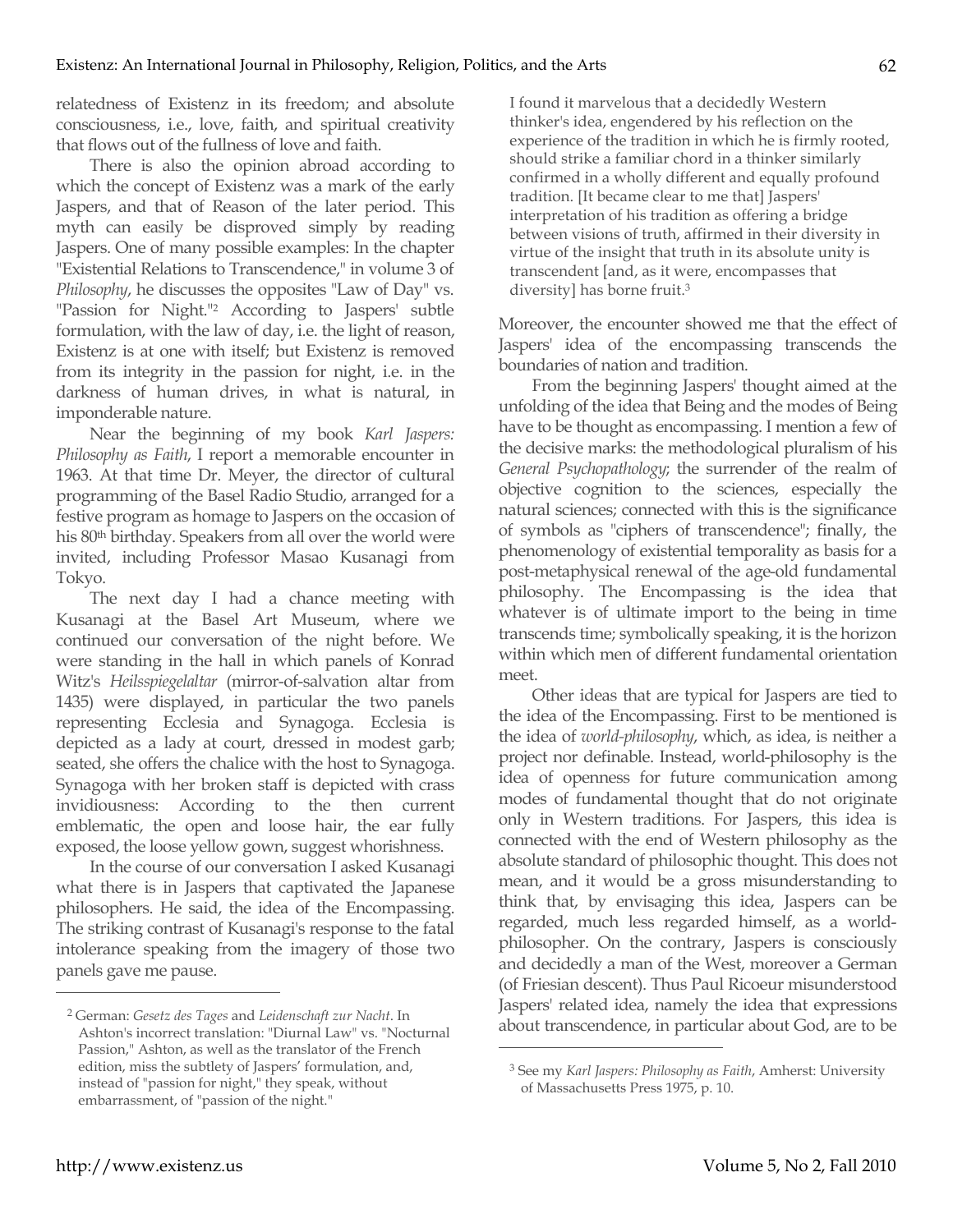understood as ciphers. Ricoeur understood this to mean that Jaspers would be a theological Don Juan: serve this God today, tomorrow an other one.

The idea of "ciphers of transcendence" has, in fact, aroused opposition especially among philosophers of religion. Martin Buber thought that where there are ciphers there had to be a decipherer. The Swiss theologian Fritz Buri thought that the Encompassing, together with the idea of the language of ciphers, constituted a Trojan horse planted in doctrinal theology. Jaspers' response to this accusation was not to contradict it, for the questions that Jaspers poses to the believer in revealed faith are: Is it necessary for the certitude of my fundamental faith that the other believe likewise? Does, what is absolutely valid for me, have to be absolutely valid for the other? Or is it possible for me to gather the strength from the sources of my own faith to accept—not the faith of the other—but the validity of the other in his other faith? The reason is that God in His absoluteness absolutely transcends what is absolutely valid for men in their temporality as well as within human historicity. Jaspers thought that in view of the God who is near he cannot forget the far God, who alone is absolutely One.

Related to this is the idea of a general fundamental knowledge, and, connected with it, the idea of a philosophic faith. A young German colleague declared in a paper he delivered at the international Jaspers conference in Istanbul (2003): "[let's have] more political philosophy and less philosophic faith." One cannot but wonder: Didn't the speaker read the basic principles of the new German constitution on which the whole document (*Grundgesetz* = Basic Law) is founded, the principle of the dignity of every single human being? What is this other than philosophic faith? And how can one confront the fundamentalism of our days without awareness that there is something ultimate that human beings take seriously, and, as the case may be, without there being something that is a matter of fundamental seriousness to oneself?

Another related idea is the *idea of the renewal of reason*, reason being the concept definitive of Jaspers' idea of the axial era, an idea that had repercussions in the literature. However, as Jaspers himself reports, it was Hegel who originated the idea of the axis of world history, who saw the great turn in history in the event of the divine spirit become man. However, the idea is treated quite differently in Jaspers. His concept of "axial times" fascinated writers more than any other, even those authors who had not read Jaspers. Yet those who

refer to Jaspers tend to miss what plays a decisive role in Jaspers' conception. For example, the author of a recent book bases herself on Jaspers, and claims that he sees the significance of those times in the rise of the religions of Buddhism, Confucianism, and Judaism, while aside from these developments there arose the critical-logical thinking among the Greeks. However, in her primary concern over religion, the author departs from Jaspers' intent. For Jaspers points out that, with reference to those times, it is hardly possible to differentiate between religion, myth, and philosophically relevant thought—neither among the enlightened Greeks, nor the proclamatory prophets of the Jews, nor the Buddha's disciples who experienced his enlightenment.

Let us look at what Jaspers' axial time is really about. It is about a radical turn in thinking, one that is not reversible, which, with respect to both, religion and philosophy (as they are usually distinguished), marks a decisive step in the mode of thinking. It is the step from the merely intuitable thinking of the "understanding" that tends to lose itself in the endless multiplicity of what there is to understand, to a mode of thinking that rises above that intuitability and multiplicity so as to fathom its ground and meaningfully orient oneself. It is the motive of reason that orients itself by the transcendent connection of the immanent and is at play in the dualism of Zoroaster, as well as in the platonic idea of the Good, and the demanding one and only God of the Jews. With the breakthrough of reason into human thought, with its distance from what is intuitively understandable, there arose a sense of the non-literal and figurative use of what is understandable, in the form of myth, or metaphor, or symbol. In Jaspers this is reflected in his conceding the entire realms of what is objectively knowable to the sciences, while denying objectivity to the metaphysical and regarding it as symbolism or mythology, or at best as existentially effective cipher of transcendence. Thus Jaspers was able to criticize the theologian Bultmann by pointing out that, by means of his program of selective demythologizing, the substance and the effective meaning of the New Testament get lost. The imagery of myth has an irreplaceable power of its own.

It is the breakthrough of reason—of transcending reason that seeks to ascend to unity—and only reason that is at play in Jaspers' idea of the axial times. And Jaspers offers this idea not only in order to do philosophy of history, but to ask, with a view toward that ancient great turn of thought, whether we can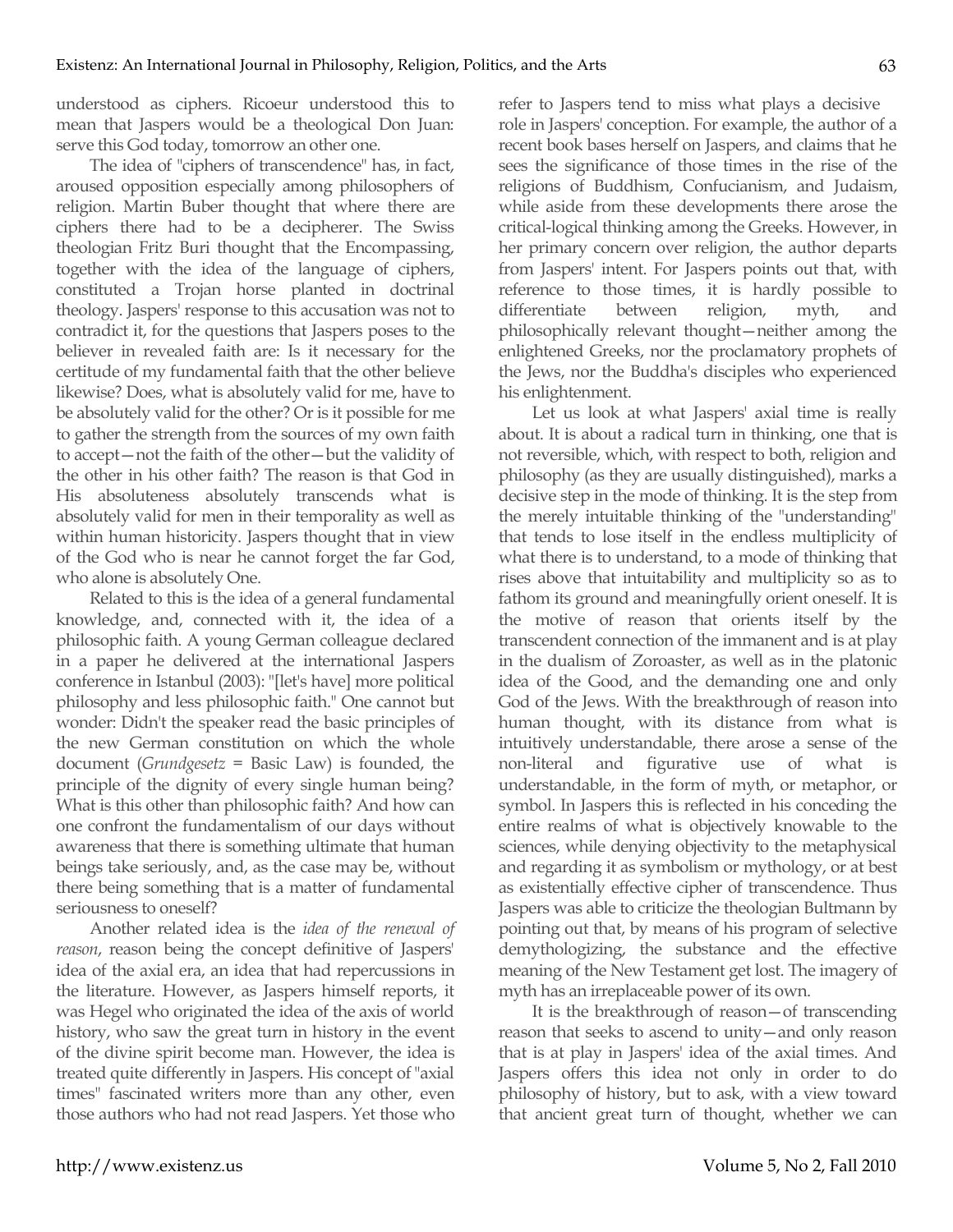discern anything in it that speaks to us in our present situation. It is our problematic situation that is addressed, with its enormous and frightful dangers, which, fed by the constant increase in technological progress and in the encounter amongst peoples, results in a world that, for all of them, has once and for all become, as Jaspers said, *one* world, moreover a world of peoples of various and, yes, conflicting faithconvictions. Do freedom and peace have a chance in such a world? Jaspers does not mean that our situation calls for a renewal of axial times, because that situation is not ours. Does he mean a new axial era? No. Jaspers was rebellious, at times also provocative. But he was neither a revolutionary nor a utopian, and his sobriety could irritate younger minds. Thoughtful but not hesitant, Jaspers meant that the times call for a renewal of reason, yet deliberately in a new mode, namely that of what he understands by "communication." It is questionable whether and how far in the encounter of conflicting interests or revealed faiths an exchange may be possible that is mutually open, honest, with no reservations or limits. Jaspers is fully aware that in diplomatic relations the idea of communicative reason functions at best as an ideal. He is also aware that any chance of politics in our situation, that is conducted in the mode of communication, will most likely hit a wall of pragmatic considerations or intolerance. And he knows that one has to be prepared to defend oneself in the face of militant intolerance. He was one of the first, at least among philosophers who, in view of the rising cold war atomic rearmament in the early 1950s, took up the thorny problem of "better red than dead."

Now the question is: How does Jaspers address the concerns of our time through his reception of the perennial philosophy—whose concern is reason? I illustrate this with respect to his elaborate conception of the history of philosophy.

Jaspers published in part only one of the six schemes of the world history of philosophy that he had projected. It is the scheme of "The Great Philosophers." He conceived this scheme in distinction from the usual kinds of histories of philosophy. Even though such histories are pedagogically useful, he leaves these aside. The reason is that accounts of the historical development of problems, schools, traditions and types of thought fail to address the fact that it is human concerns and experiences that motivate thought. Jaspers also thought it inappropriate to approach a thinker from the perspective of historicism, i.e., purely as a representative of his times, without considering that he may have thought against his times or perhaps beyond all time. Instead, the thought edifice of every philosopher is to be regarded as a unique testimony of a possible human view of Being, especially each philosopher to whom greatness in Jaspers' sense may be attributed, though ultimate truth escapes even these. Hans Saner relates that, even as he lay dying, Jaspers maintained that philosophers had never understood each other. Yet Jaspers knows that the creation of the thought edifice of a philosopher takes place within the scope of a critical dialogue that extends over the ages; for what is at play in philosophic thought is itself an encompassing within which that dialogue takes place. Other than in world religions, for the one who philosophizes the ultimate truth is not present in the embodiment of an authority to whom one defers.

What is at play in Jaspers' novel way of doing history of philosophy can be seen in the grouping of the "great philosophers." Two marks must be noted: First, the characteristics by which the main groups as well as the respective sub-groups are distinguished; secondly, occasionally also the sequence of groups.

Both marks are involved in the differentiation of the three main groups. These are: (1) the measures of mankind (*die massgebenden Menschen*); (2) the great thinkers, i.e., the philosophers in the usual sense; (3) persons who bring philosophical thought to bear on various areas of practice. Thus, for Jaspers even the most prominent among the philosophers stand at second place, after the four whom Jaspers identifies as the measures of mankind. Among these, Socrates can surely be considered a philosopher, possibly also Confucius, hardly the Buddha, and Jesus not at all. However, in Jaspers' scheme these four do not function as philosophers, but as human beings who, in Jaspers' words, through their personality and their presence influenced the history of mankind as no others.

Through the example of these men, who have actually lived and for millennia been esteemed and valued by untold myriads of people, can better function as measures of what man can and ought to be than the highest ideals thought by philosophers. Thus Jaspers also shows that the human actuality in which these four lived their exemplary lives is the authentic alpha and omega of philosophy, i.e. the point of departure for any philosophical reflection that is not merely a thought game but the point at which the vision of possible truth becomes historic in the proof of man's realization or else reveals itself as illusory. In Jaspers' selection of the measures of mankind it is not enough for the influence